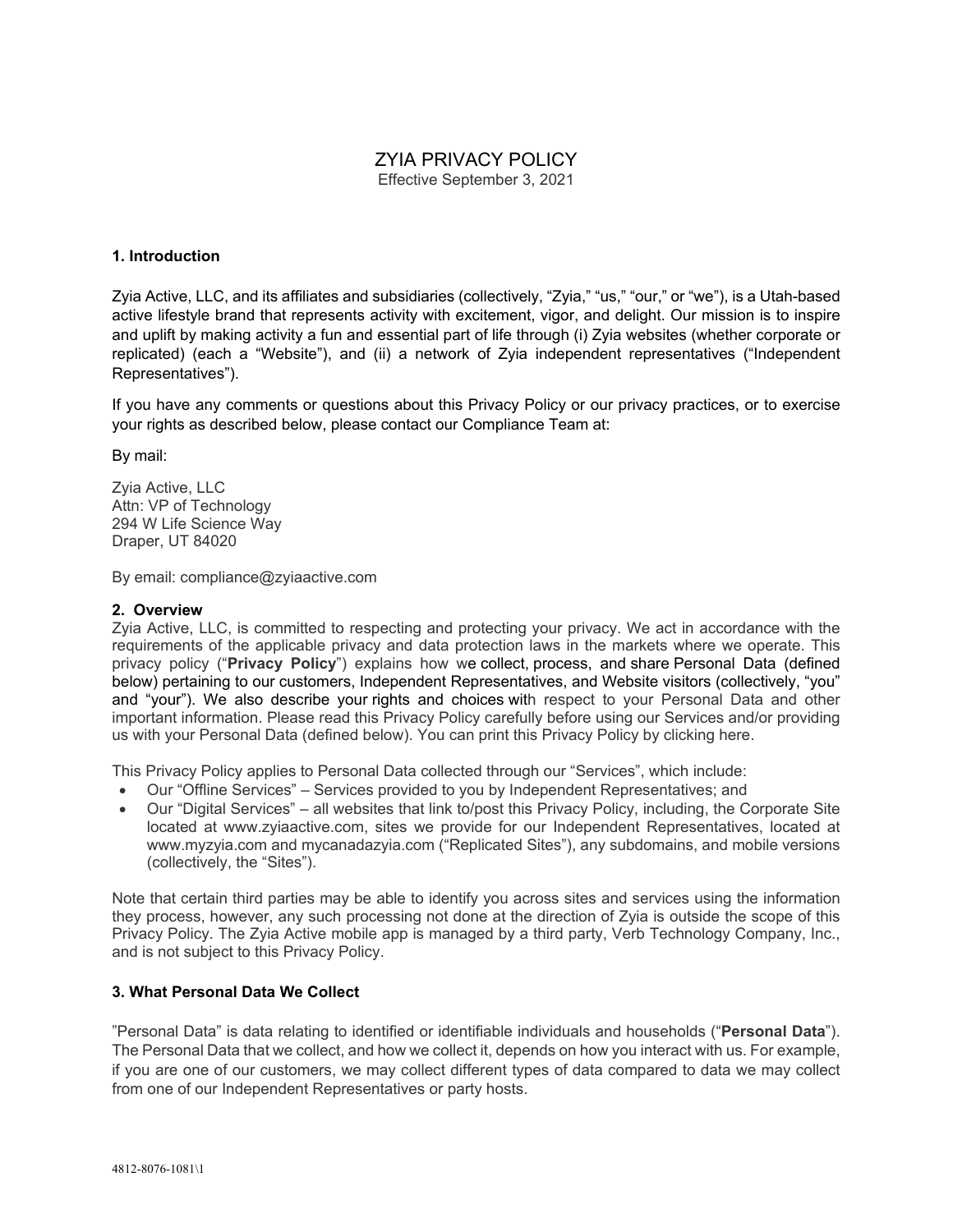### **A. Categories of Personal Data We Process**

The categories of Personal Data we collect and use include (these are examples may change):

**Contact Data** Information such as your name; address; email address; telephone number; or account login details. *Biographical Data* Information such as your gender; date of birth, age and/or age range, nationality, photograph or videos containing your image, occupation, and information about your family (excluding special categories of data) including family, children, hobbies, and interests. *Identity Data* **Information** such as your passport number, permanent resident identification number, social security number, and any other identification details and documents and photocopies of identification documents, to the extent permissible under applicable laws. *Location Data* Information about your general location, including general location, which we may obtain from your IP address, or from your social media tags/posts (e.g. from a party you attend that is hosted by an Independent Representative). *Device/Network Data* Information such as your browsing history, search history, and information regarding your interaction with our Sites, or advertisements (e.g. IP Address, MAC Address, SSIDs or other device identifiers or persistent identifiers), online user ID, or device characteristics. *Commercial Data* Information such as your purchase history, details of products that we have sold to you, or product returns. *Inference Data* **Personal Data used to create a profile about you reflecting your** preferences (such as the products you seem to prefer based on use of our Sites or your purchases), as well as your characteristics, likes, interests, and other data or analytics provided about you by social media companies or data aggregators. *Billing and Financial Data* Information such as bank account details, payment card information, and information from credit reference agencies, including similar data defined in Cal Civ Code § 1798.80(e). *Audio/Visual Data* Photos, videos, recordings and images collected from audio files and records, such as voice mails, call recordings, and the like. User *Data* Information such as unstructured/free-form data that may include any category of Personal Data, e.g. data that you give us in free text fields such as comment boxes, Personal Data you provide when you complete forms on our Services (such as if you apply to become an Independent Representative), or answers you provide when you participate in sweepstakes, contests, and surveys.

#### **B. The Sources of Personal Data We Collect From You**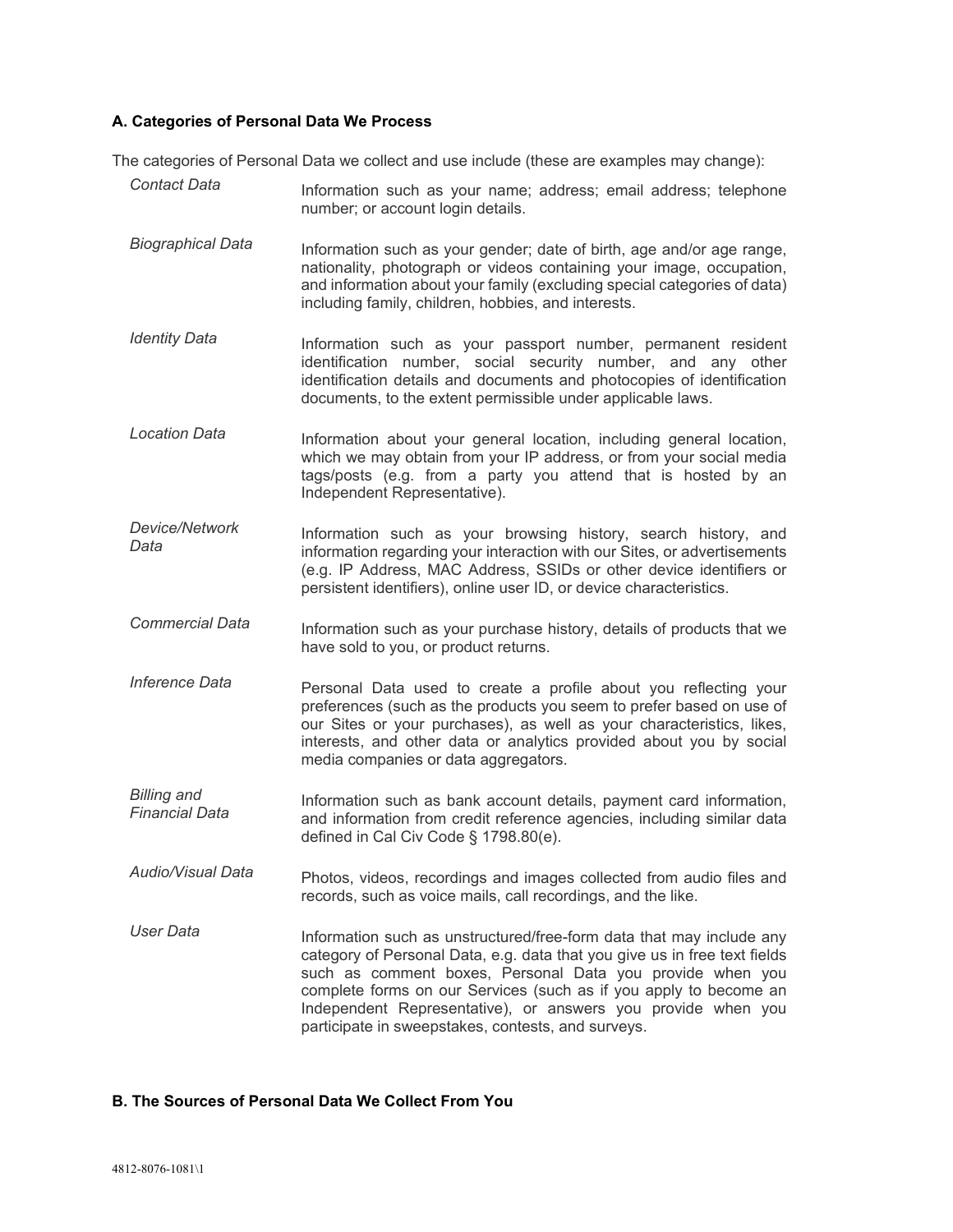We collect Personal Data from various sources, which vary depending on the context in which we process that Personal Data:

|  |  |  | 1. As a Customer: |
|--|--|--|-------------------|
|--|--|--|-------------------|

| When you create<br>a Zyia account                                           | We may collect, or ask you to provide, your Contact Data, some Biographical<br>Data, Location Data, Device/Network Data, Commercial Data, Billing and<br>Financial Data, and other relevant information, as well as your communication<br>preferences;                                           |
|-----------------------------------------------------------------------------|--------------------------------------------------------------------------------------------------------------------------------------------------------------------------------------------------------------------------------------------------------------------------------------------------|
| When you<br>purchase Zyia<br>products or<br>services, or<br>return products | We may collect, or ask you to provide, your Contact Data, Billing and Financial<br>Data, Location Data, Commercial Data, and other relevant information;                                                                                                                                         |
| When you<br>register for<br>Independent<br>Representatives'<br>newsletters  | We may collect, or ask you to provide, your Contact Data and other relevant<br>information, including User Data, as well as your communication preferences;                                                                                                                                      |
| When you<br>interact with Zyia                                              | We may collect the Personal Data you provide to us at your own initiative, such<br>as Contact Data and User Data, and any Personal Data we need to help resolve<br>your query if, for example, you contact our customer service. If you call our<br>customer service, your call may be recorded. |
| 2. As an Independent Representative:                                        |                                                                                                                                                                                                                                                                                                  |
| When you sign<br>up to become a<br>Zyia<br>Independent<br>Representative    | We may collect your Contact Data, Device/Network Data, some Biographical<br>Data, some Identification Data, Billing and Financial Data, and other relevant<br>information, as well as your communication preferences;                                                                            |
| When you<br>purchase Zyia<br>products or<br>services, or<br>return products | We may collect your Contact Data, Billing and Financial Data, Commercial Data,<br>and other relevant information;                                                                                                                                                                                |
| When you<br>register to<br>attend one of<br>our events                      | We may collect you and your guest's Contact Data, Identity Data, and other<br>relevant information including Biographical Data, Billing and Financial Data, and<br>User Data;                                                                                                                    |
| When you<br>report an<br>adverse event<br>case                              | We may collect, or ask you to provide, your Contact Data, as well as information<br>or evidence regarding the product defect or other adverse event you suffered;                                                                                                                                |
| When you use<br>our company IT<br>systems or<br>equipment                   | We may collect, or ask you to provide, your Device/Network Data related to<br>your use of such equipment; and                                                                                                                                                                                    |
| When you<br>otherwise                                                       | We may collect the Personal Data you provide to us at your own initiative<br>through various communication channels, and any Personal Data we need to                                                                                                                                            |
|                                                                             |                                                                                                                                                                                                                                                                                                  |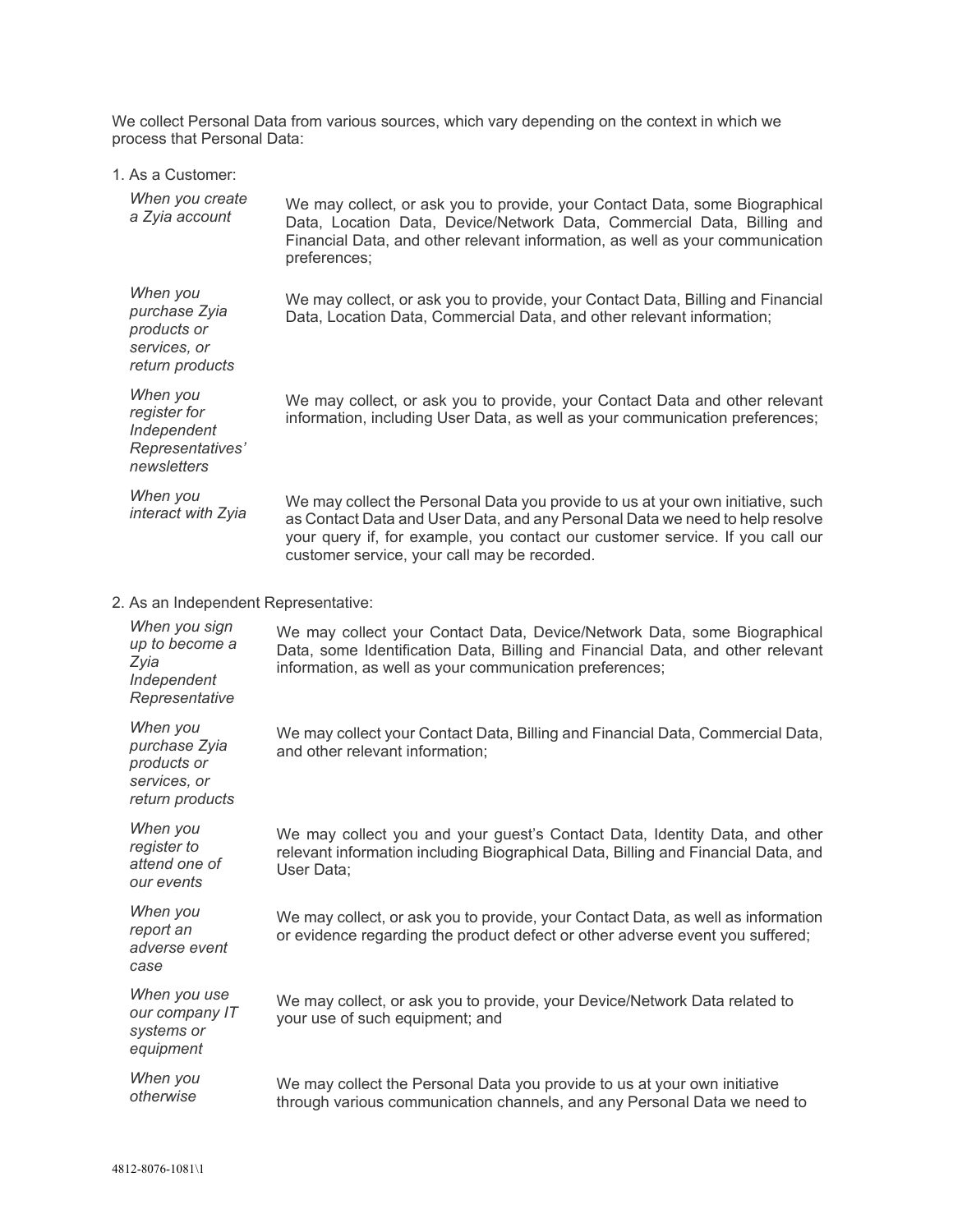*interact with Zyia* help resolve your query. If you call our customer service, your call may be recorded.

3. As a Job Applicant:

| When you apply<br>for a job with us              | We may collect, or ask you to provide, information relevant to your application<br>such as some Identity Data, some Biographical Data, some Contact Data,<br>employment history, and educational background;                                                                                                                                                                                                |
|--------------------------------------------------|-------------------------------------------------------------------------------------------------------------------------------------------------------------------------------------------------------------------------------------------------------------------------------------------------------------------------------------------------------------------------------------------------------------|
| When you<br>otherwise<br>interact with<br>Zyia   | We may collect the Personal Data you provide to us at your own initiative through<br>various communication channels, and any Personal Data we need to help<br>resolve your query. If you call our customer service, your call may be recorded.                                                                                                                                                              |
| 4. As a Website Visitor:                         |                                                                                                                                                                                                                                                                                                                                                                                                             |
| When you visit<br>our Website or<br>use our Apps | We automatically collect, store, and use technical information about your<br>equipment and interaction with our Website and Apps ("General Information")<br>when you visit our Website or use our Apps. This General Information is sent<br>from your computer or personal device to us using a variety of cookies and other<br>technical means. You may manage this collection as described below in "WHAT |

#### **C. Your Obligations**

We expect that the Personal Data that you communicate to us are correct and that, if your Personal Data requires updating, you will promptly inform us.

ARE YOUR RIGHTS AND CHOICES REGARDING YOUR PERSONAL DATA."

## **D. Personal Data We Collect From Third Parties**

In some circumstances, we may receive Personal Data about you from (i) Independent Representatives, (ii) individuals who provide to us your Personal Data (e.g., your family members and friends); or (iii) social media companies, data aggregators, or other companies providing services to us.

Some of these third party sources may include publicly available sources of information. For example, we may receive Personal Data from social networks when you engage with our content, reference our Site or Service, or grant us permission to access information from the social networks.

In addition, we may collect, either directly or through third party service providers, information that is publicly available on the Internet (e.g. from websites, blogs, social media). Certain partners, social media companies, and third parties operating on our behalf create and infer Personal Data such as Inference Data or "Aggregate Data" based on our observations or analysis of other Personal Data processed under this Policy, and we may correlate this data with other data we process about you. We may combine any Personal Data about you that we receive from you, from other companies within our family of companies, and from third parties.

#### **E. Children**

Our Services are neither directed at nor intended for use by children under the age of 13 in the US, or under the age of 13 to 16 in the EU, depending on the local jurisdiction. We do not knowingly collect Personal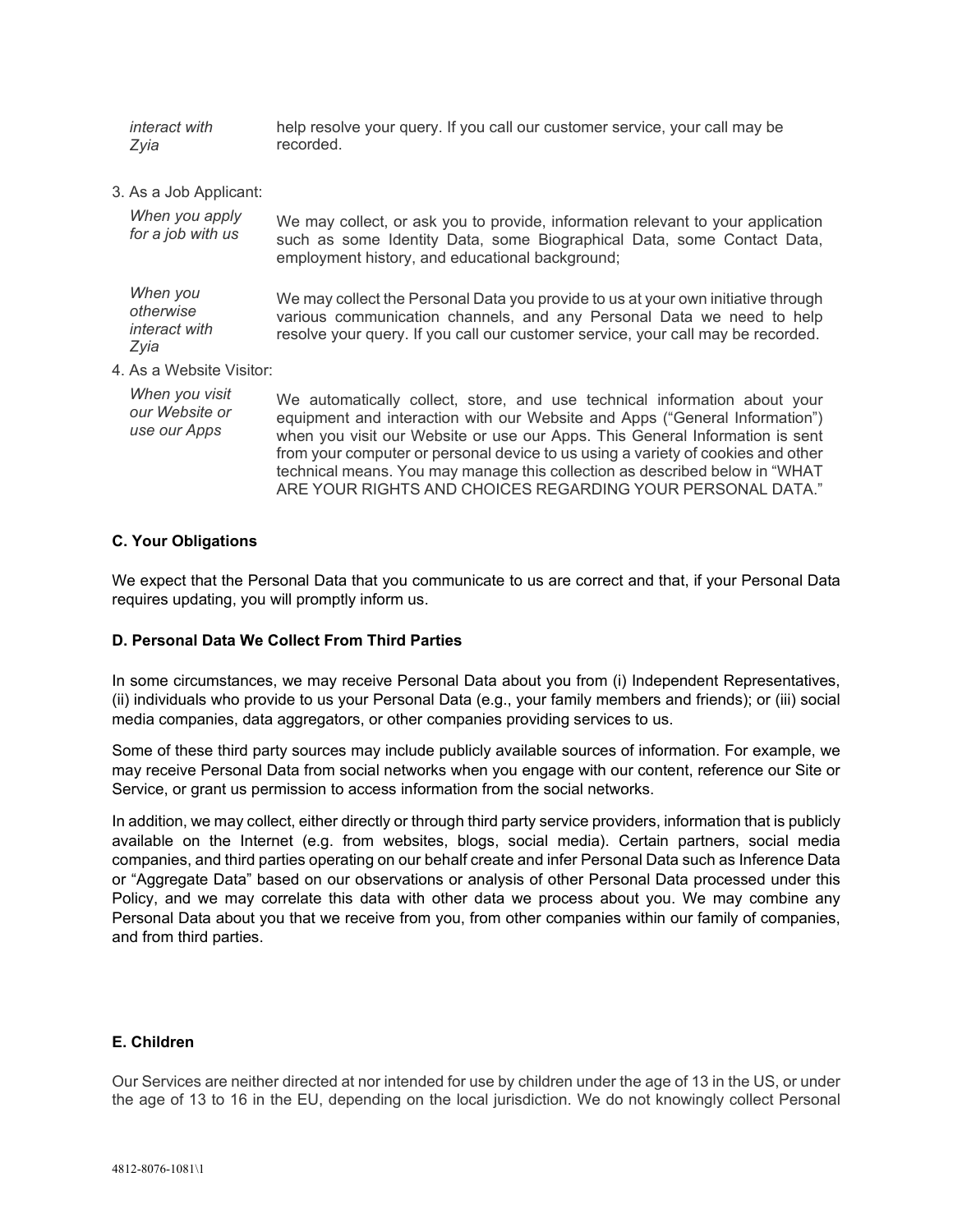Data from such individuals. If we learn that we have inadvertently done so, we will promptly delete it. Do not access or use the Services if you are not of the age of majority in your jurisdiction unless you have the consent of your parent or guardian.

## **4. How We Use Your Personal Data**

We generally process your Personal Data: (i) to fulfill our obligations under a contract with you, or to take steps prior to entering into a contract with you, (ii) to comply with a legal obligation, (iii) when it is in our legitimate business interest to use your Personal Data, or (iv) based on your consent. Our legitimate interests include operating, evaluating and improving our Services and organization; preventing and protecting us and others against fraud, unauthorized transactions, claims and other liabilities; and ensuring compliance with company policies and industry standards.

Our use of your Personal Data depends on who you are and how you interact with us. When you use our Services, we process your Personal Data in specific contexts and for certain specified purposes, as well as for our general business purposes and, in some cases, for commercial purposes.

Below is a list of the ways that we use your Personal Data and the reasons we rely on to do so.

## **A. How We Collect Personal Data**

We collect and process Personal Data in several contexts when you use our Services, including:

#### **i. When you make a purchase or other transaction**

We generally process Identity Data, Billing and Financial Data, Commercial Data, and Contact Data when you engage in a purchase and sale transaction, whether through our Digital Services, over the phone, or in person through Offline Services. We process this Personal Data as necessary to perform or initiate a contract with you, process your order, and carry out fulfillment-related processing. In addition, we may also collect or create Device/Network Data and Inference Data. This data, together with other data we collect in this context is used in connection with legitimate business interests, such as ensuring the security of our Services, preventing fraud, providing information about our Services, contacting you about administrative matters, and responding to queries, complaints, or correspondence you send us. We may also use this Identity Data, Commercial Data, Contact Data, and Device/Network Data collected in this context for our Commercial Purposes.

#### **ii. When you access or use our Digital Services**

When you use our Digital Services, we automatically collect and process Device/Network Data. We use this data as necessary to initiate or fulfill your requests for certain features or functions through our Services, such as keeping you logged in, delivering pages, etc. In addition to Device/Network Data, we may also collect and process Contact Data, Identity Data, and Inference Data that we collect, create, and/or receive (including through the use of cookies and similar technologies). We typically use this data as necessary in connection with certain legitimate business interests, such as ensuring the security of our Sites and other technology systems, and analyzing the use of our Digital Services, to help us make improvements. We may process Personal Data in connection with your application to be a vendor, employee, Independent Representative, or otherwise join or support our team.

Some Digital Services may process Location Data (subject to your consent if required). We use this data, together with Inference Data and Device/Network Data, to provide directions and contextual information to you, and other features that require the use of location. Note, Location Data and Biographical Data may be required in order for you to use certain features of our Digital Services. We may also process Identity Data, Contact Data, and User Data if you interact with or identify us on social media platforms.

We may also use Identity Data, Device/Network Data, Location Data, Inference Data and Contact Data collected in this context for Commercial Purposes.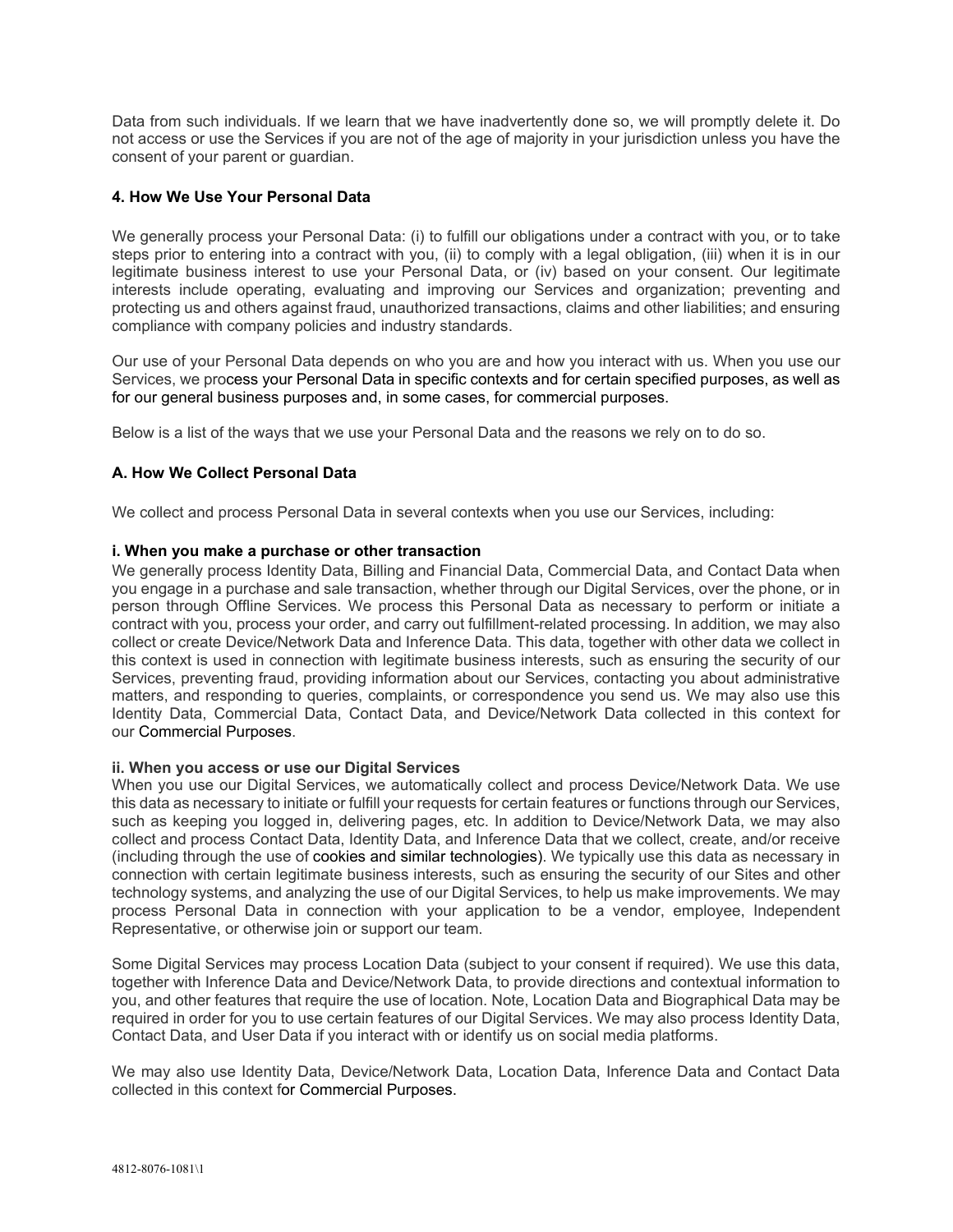#### **iii. Cookies and other tracking technologies**

We use cookies and similar technologies on our Digital Services. These technologies can be used to collect or create Identity Data, Device/Network Data, Contact Data, or Inference Data. Third parties may be allowed to view, edit, or set their own cookies or place web beacons on our Sites. Cookies and web beacons allow us and third parties to distinguish you from other users of our Sites, and some of these technologies can be used by us and/or our third party partners to identify you across platforms, devices, sites, and services. Third parties may engage in targeted advertising using this data.

We and authorized third parties may use cookies and similar technologies for the following purposes:

- for "essential" or "functional" purposes, such as to enable certain features of our Digital Services (for example, to allow a customer to maintain a basket when they are shopping at an online store);
- for "analytics" purposes, such as to analyze the traffic to and usage of our Digital Services (for example, how many people have looked at a page, how visitors move around the Sites, what website they visited prior to visiting our Sites, and use this information to understand user behaviors and improve the design and functionality of the Sites);
- for "retargeting" or similar advertising or commercial purposes:
- for social media integration e.g. via third-party social media cookies, or when you share information using a social media sharing button or "like" button on our Services or you link your account or engage with our content on or through a social networking website such as Facebook or Twitter;
- to collect information about your preferences and demographics to help target advertisements which are more likely to be of interest to you using behavioral advertising; and
- to allow us to carry out retargeting (this includes, for example, when advertisements are presented to you for products or services which you have previously looked at on our Sites but have not purchased). The use of these technologies by third parties may be subject to their own privacy policies.

We may also use your Identity Data, Device/Network Data, Inference Data and Contact Data collected in this context for Business Purposes and Commercial Purposes.

#### **iv. When you enter a contest or other promotion**

We may collect and process Identity Data, Contact Data, Biographical Data, and User Data as necessary to process your request to enter a contest or promotion, notify you if you have won, deliver a prize or for related purposes. In addition, we may process this information to verify your identity for authentication and security purposes, and helping us to prevent fraud. If you win a contest/sweepstakes, we may publicly post some of your data on our Website (such as on a winners' page). Unless prohibited by law, we may use this Identity Data, Contact Data, and User Data information for Commercial Purposes.

#### **v. When you contact us or submit information to us**

We may collect and process Biographical Data, Identity Data, Contact Data, and any Audio/Visual data or User Data you provide as necessary to address your request, fulfill the business purpose for which that information was provided, or for other related purposes. Additionally where you consent, if relevant to your request, or if otherwise permitted by law, we may send you marketing communications as described further below, and use this information for [Commercial](https://www.broadmoor.com/privacy-policy/#_How_we_Process_2) Purposes.

#### **vi. Feedback and Surveys**

We may process Identity Data, Contact Data, Inference Data, and User Data collected in connection with customer surveys or questionnaires. We generally process this Personal Data as necessary to respond to customer requests/concerns, and create aggregate analytics regarding customer satisfaction. We may store and analyze feedback for our purposes, for example, to personalize the Services, and help recommend relevant offers or services. We may also use the Identity Data, Contact Data, Inference Data, and User Data collected in this context for Business [Purposes](https://www.broadmoor.com/privacy-policy/#_How_we_Process_1) and [Commercial](https://www.broadmoor.com/privacy-policy/#_How_we_Process_2) Purposes.

#### **B. How We Process Personal Data for Business Purposes**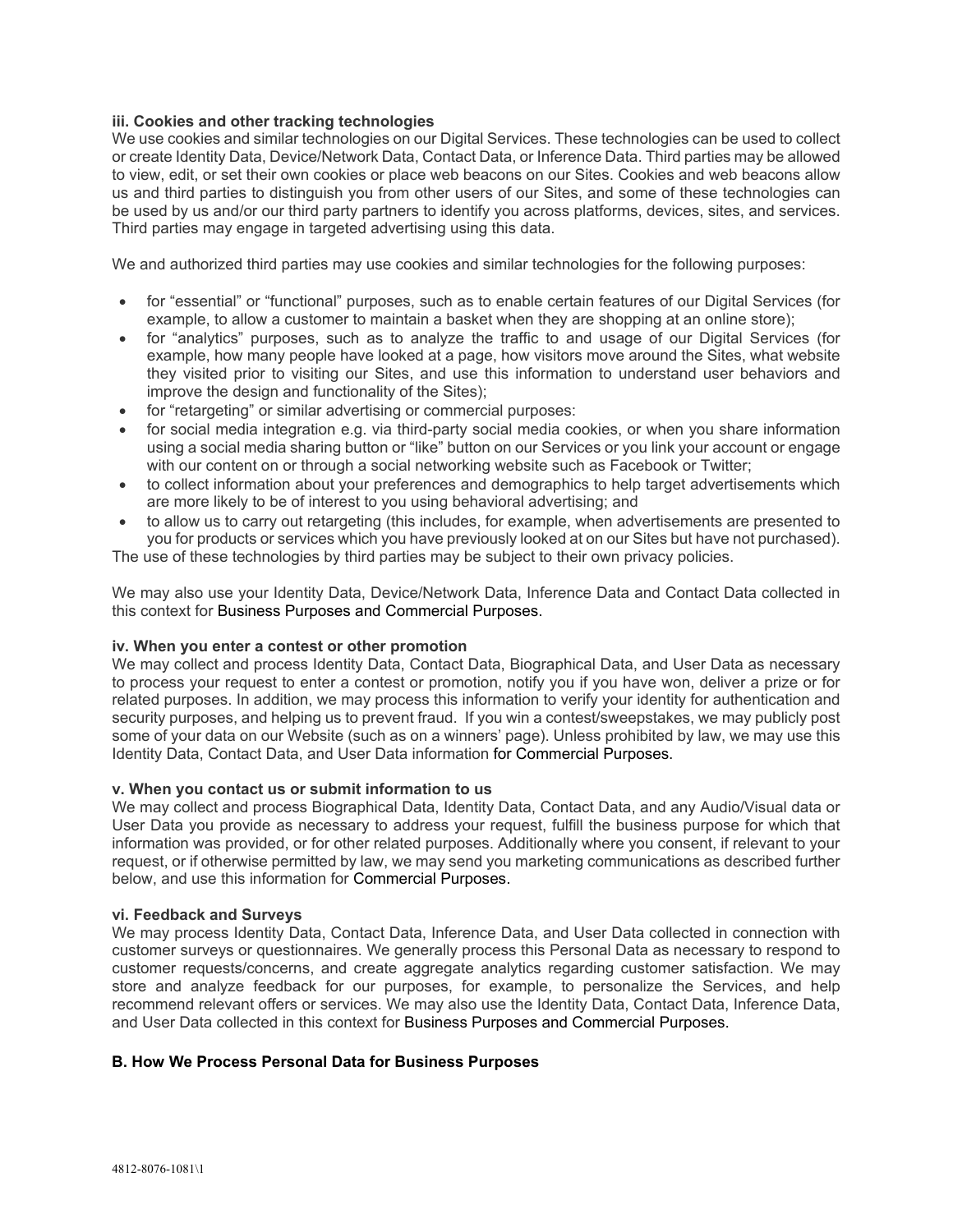We and our service providers process Personal Data we hold for numerous business purposes, depending on the context of collection, your [rights](https://www.broadmoor.com/privacy-policy/#_Your_Rights) and [choices,](https://www.broadmoor.com/privacy-policy/#_Your_Choices) and our legitimate business interests. For example, we generally process Personal Data in connection with:

#### **i. Service Provision and Contractual Obligations**

We process any Personal Data as is necessary to provide our Services, to provide you with the products you purchase, to authenticate users, and as otherwise necessary to fulfill our contractual obligations to you. Additionally, we may use Personal Data as necessary to audit compliance, and log or measure aspects of service delivery (e.g. to document ad impressions).

#### **ii. Internal Processing and Service Improvement**

We may use Personal Data for improving our Services, understanding how our Services are used, for customer service purposes, in connection with logs and metadata relating to service use, and for debugging, and similar purposes.

#### **iii. Security and Incident Detection**

We may process Personal Data to improve the security of our Services, to identify and prevent crime, and prevent fraud. We may analyze network traffic, device patterns and characteristics, maintain and analyze logs and process similar Personal Data in connection with our information security activities.

#### **iv. Compliance, health, safety, public interest**

We may also process any Personal Data as necessary to comply with our legal obligations, such as where you exercise your rights under data protection law and make requests, for the establishment and defense of legal claims, or where we must comply with our legal obligations, lawful requests from government or law enforcement officials, and as may be required to meet national security or law enforcement requirements or prevent illegal activity. We may also process data to protect the vital interests of individuals, or on certain public interest grounds, each to the extent allowed under applicable law.

#### **v. Aggregated data**

We process Personal Data about our customers and users in order to identify trends, such as to create aggregated and anonymized data about buying and spending habits, use of our Services, and other similar information ("**Aggregated Data**"). We may pass Aggregated Data to certain third parties to give them a better understanding of our business and to improve our Services. Aggregated Data will not contain information from which you may be personally identified.

#### **vi. Personalization**

We may personalize or customize aspects of the Digital Services based on your interactions with our content. This processing may involve the creation and use of Inference Data relating to your preferences.

#### **C. How We Process Personal Data for Commercial Purposes**

We and certain third parties process Personal Data we hold for certain commercial purposes, depending on the context of collection and your rights and choices, including:

#### **i. Personalization & Consumer Profiles**

In order to understand our customers' preferences, and better recommend products and services to our prior customers, we may create a "**Consumer Profile**" by linking together and analyzing Personal Data collected in the various contexts as described in this Privacy Policy. We may also augment Consumer Profiles with Personal Data that we create (such as Inference Data) or that we receive from third parties, and may include Personal Data such as products you have purchased.

We use Consumer Profiles for market research and in connection with the improvement of our Services. For example, we may analyze the Personal Data of people who have made a purchase for a particular item in the past and compare them with other people in our database. If we identify people in the database who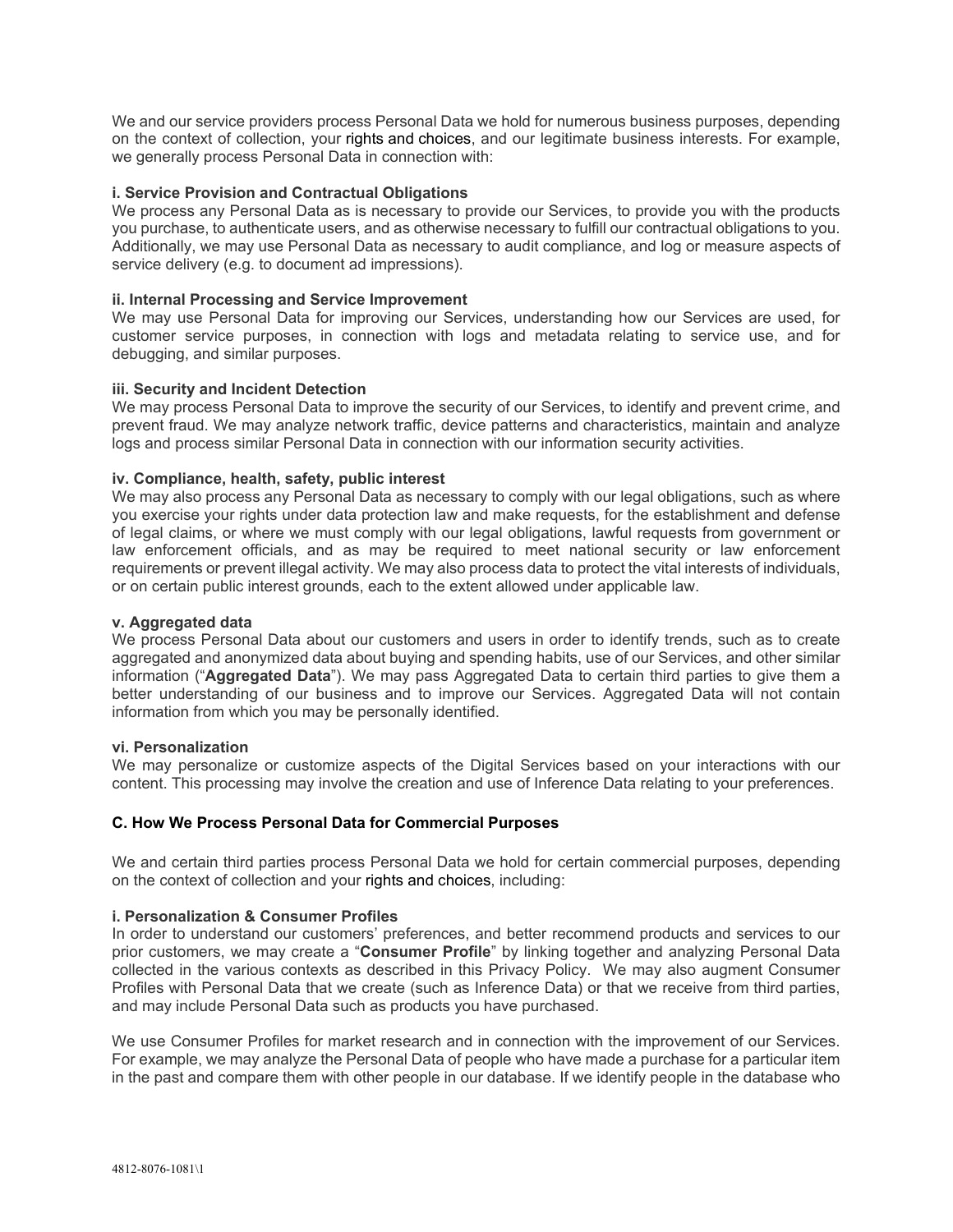have similar Personal Data to the previous customers, we may then target marketing via emails to the new people.

### **ii. Marketing Communications**

We or our Independent Representatives may send you marketing and promotional communications if you sign up for such communications or purchase products from us. We may also send you these communications if you register for our Services or for a promotion, or in connection with your communications with or submission of User Data to us. These communications may be personalized based on your user profile. We may also collect Device/Network Data and Contact Data so that we can determine whether you have opened an email or interacted with our communications, and we may generate Inference Data based on these interactions. We may also process this Personal Data for targeted advertising.

#### **iii. Targeted Advertising**

We and certain third parties operating on or through our Services, may engage in targeted advertising. We generally use targeted advertising for the purpose of marketing our Services, to send marketing communications, including by creating custom marketing audiences on third-party websites (such as Facebook) or targeting users with advertisements on other websites.

#### **iv. Data Sales**

For purposes of the California Consumer Privacy Act, we do not sell your Personal Data.

## **5. Sharing and Transferring Your Personal Data**

We may disclose your Personal Data to:

- other Zyia entities;
- third party service providers, such as companies providing us shipping and delivery services, telecommunication services, payment services, and others;
- a third party in the event that Zyia sells all or part of its assets to such third party or merges with or is acquired by the third party;
- any applicable regulatory, statutory, governmental or other relevant authorities, agencies or bodies and industry regulators, and any other person to whom Zyia is compelled, required or permitted to do so by law, rules or regulations, legal process or litigation; or
- any person pursuant to any order of a court of competent jurisdiction or comparable legal process.

In addition, if you are an Independent Representative or a customer, we may transfer your Personal Data to your upline Independent Representative and/or sponsor when we determine it necessary to ensure proper upline support or for Independent Representative educational purposes.

We do not and will not sell Personal Information to third parties; and in the past 12 months, we have not sold your Personal Information to any other entity.

# **6. HOW LONG WE RETAIN YOUR PERSONAL DATA**

We retain Personal Data for so long as it, in our discretion, is necessary to achieve the processing purposes described in this Privacy Policy, and in any event, for so long as is required by law. We will review retention periods periodically and may sometimes pseudonymize or anonymize data held for longer periods.

# **7. WHAT ARE YOUR RIGHTS AND CHOICES REGARDING YOUR PERSONAL DATA**

You may have certain rights and choices regarding the Personal Data we process. Please note these rights may vary based on the country or state where you reside, and our obligations under applicable law.

#### **i. Marketing Communications**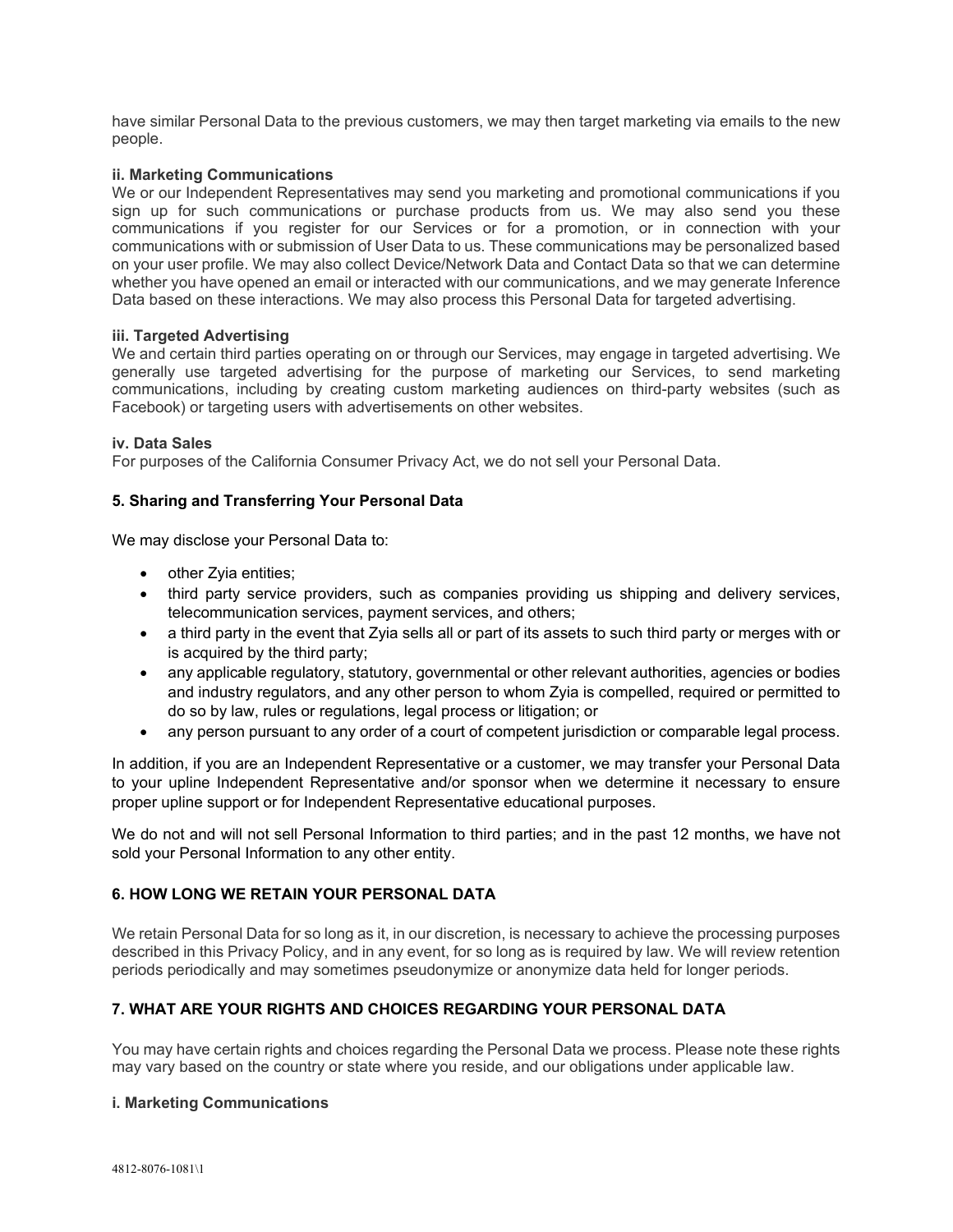You can withdraw your consent to receive marketing communications by clicking on the unsubscribe link in an email or by emailing compliance@zyiaactive.com.

#### **ii. Withdrawing Your Consent/Opt-Out**

Where we are processing your Personal Data based on your consent, you may change your mind and withdraw your consent at any time. The consequence of you withdrawing consent might be that we cannot perform certain Services for you.

#### **iii. Location Preferences**

You may control or limit Location Data that we collect through our Services by changing your preferences in your device's location services preferences menu.

#### **iv. Do-Not-Track**

Our Services do not respond to your browser's do-not-track request. If you do not want information collected through the use of cookies, you can manage/deny cookies (and certain technologies) using your browser's settings menu. You must opt out of third party services directly via the third party. For example, to opt-out of Google's analytic and marketing services, visit Google [Analytics](http://www.google.com/analytics/tos.html) Terms of Use, the Google [Privacy](http://www.google.com/privacypolicy.html) [Policy,](http://www.google.com/privacypolicy.html) or Google [Analytics](https://tools.google.com/dlpage/gaoptout?hl=en-GB) Opt-out.

#### **v. Advertising**

You may opt out or withdraw your consent to behavioral advertising. To opt out of Google's use of cookies, visit Google's Ads Settings, [here.](https://adssettings.google.com/) If you wish to take steps to opt-out of tracking by certain online advertisers, vou can visit the Digital Advertising Alliance's opt-out page advertisers, you can visit the Digital Advertising Alliance's opt-out page at <http://www.aboutads.info/choices> or the Network Advertising Initiative at [www.networkadvertising.org/optout\\_nonppii.asp.](http://www.networkadvertising.org/optout_nonppii.asp) You can limit or opt out of our processing for behavioral advertising by contacting us by email at compliance@zyiaactive.com.

## **8. HOW WE PROTECT YOUR PERSONAL DATA**

While we endeavor to protect our systems, sites, operations and information against unauthorized access, use, modification and disclosure, we cannot guarantee that any information, during transmission or while stored on our systems, will be absolutely safe from intrusion by others.

## **9. THIRD PARTY WEBSITES AND MOBILE APPLICATIONS**

We are not responsible for the privacy policies, content or security of any linked third party websites or mobile applications. We recommend that you check the privacy and security policies of each and every website and mobile application that you visit.

## **10. CHANGES TO OUR PRIVACY POLICY**

We reserve the right to change our Privacy Policy from time to time. Any such changes will be posted on this page. Your continued use of our Services constitutes your acceptance of any revised Privacy Policy.

#### **11. ADDITIONAL RIGHTS AND DISCLOSURES: CALIFORNIA**

#### **A. Your California Privacy Rights**

Under the California Consumer Privacy Act ("**CCPA**") and other California laws, California residents may have the following rights, subject to your submission of an appropriately verified request:

*Right to Know* You may request any of following, for the 12 month period preceding your request: (1) the categories of Personal Data we have collected about you, or that we have sold, or disclosed for a commercial purpose; (2) the categories of sources from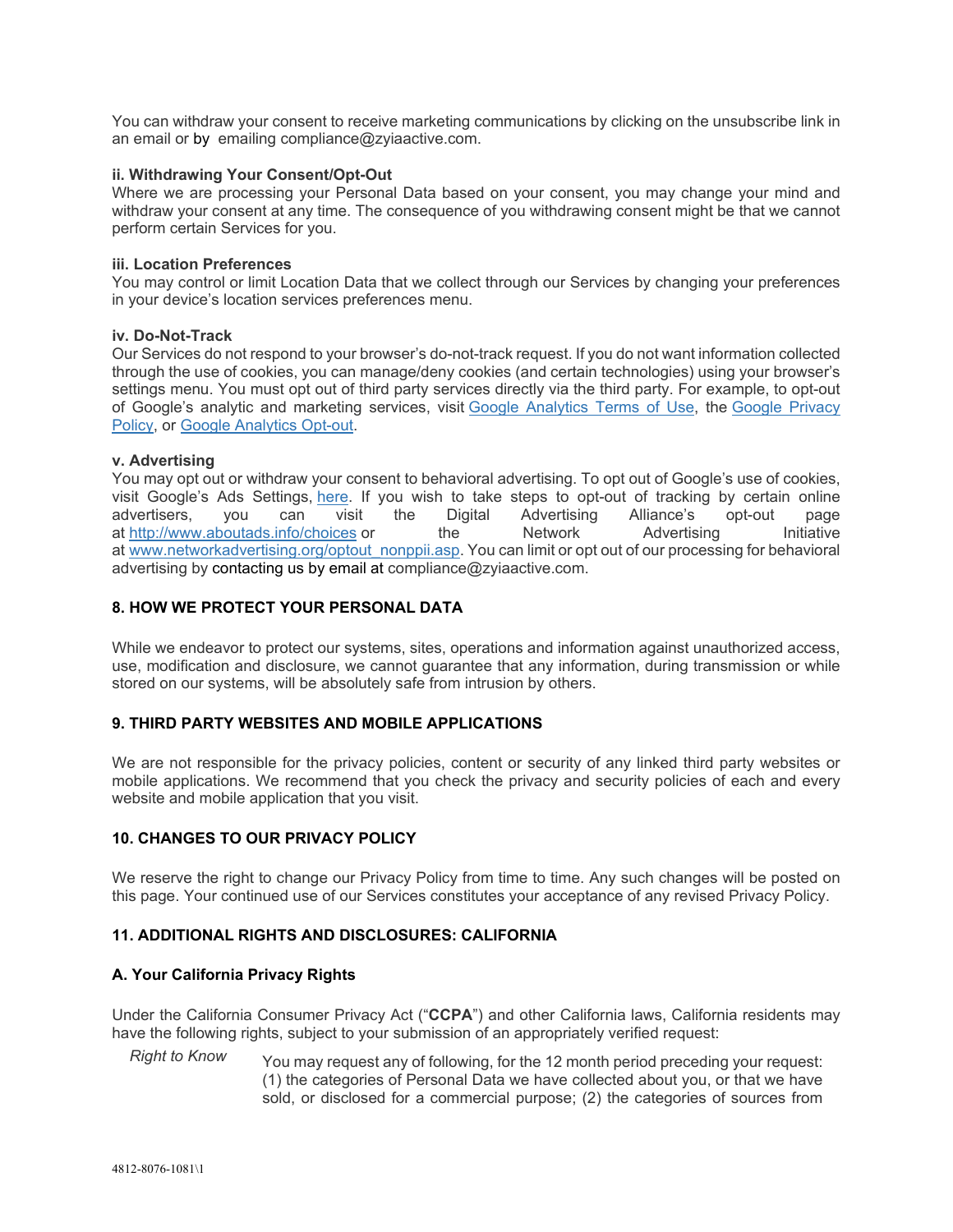|                         | which your Personal Data was collected; (3) the business or commercial purpose<br>for which we collected or sold your Personal Data; (4) the categories of third parties<br>to whom we have sold your Personal Data, or disclosed it for a business purpose;<br>and (5) the specific pieces of Personal Data we have collected about you.                                                                                       |
|-------------------------|---------------------------------------------------------------------------------------------------------------------------------------------------------------------------------------------------------------------------------------------------------------------------------------------------------------------------------------------------------------------------------------------------------------------------------|
| <b>Right to</b>         | You have the right to delete certain Personal Data that we hold about you, subject                                                                                                                                                                                                                                                                                                                                              |
| Delete                  | to exceptions under applicable law                                                                                                                                                                                                                                                                                                                                                                                              |
| <b>Right to Non-</b>    | You have the right to not to receive discriminatory treatment as a result of your                                                                                                                                                                                                                                                                                                                                               |
| Discrimination          | exercise of rights conferred by the CCPA.                                                                                                                                                                                                                                                                                                                                                                                       |
| Direct                  | You may request a list of Personal Data we have disclosed about you to third                                                                                                                                                                                                                                                                                                                                                    |
| Marketing               | parties for direct marketing purposes during the preceding calendar year.                                                                                                                                                                                                                                                                                                                                                       |
| Opt-Out of              | If we "sell" of data (as defined by applicable law), you may direct us to stop selling                                                                                                                                                                                                                                                                                                                                          |
| Sale                    | your data to third parties for commercial purposes.                                                                                                                                                                                                                                                                                                                                                                             |
| Minors'                 | To the extent we have actual knowledge that we collect or maintain personal<br>information of a minor under age 16, those minors between the age of 13 and 16<br>must opt in to any sales of personal information (as defined under CCPA), and<br>minors under the age of 13 must have a parent consent to sales of personal<br>information (as defined under CCPA); all minors have the right to opt-out later at<br>any time. |
| Minors' User<br>Content | Individuals under the age of 18 in California have the right to delete posts on our<br>Services by contacting us at compliance@zyiaactive.com. We cannot guarantee<br>comprehensive removal of content posted through the Services.                                                                                                                                                                                             |

# **B. Submission of Requests**

You may submit requests to compliance@zyiaactive.com.

## **C. Verification of Requests**

All rights requests must be verified. We may require that you provide the email address we have on file for you (and verify that you can access that email account) as well as other data we have on file, in order to verify your identity. If an agent is submitting the request on your behalf, we reserve the right to validate the agent's authority to act on your behalf.

#### **D. Data Processing**

#### **i. Categories of Personal Data Disclosed for Business Purposes**

For purposes of the CCPA, we may disclose to Service Providers for "business purposes" the following categories of Personal Data: Biographical Data, Identity Data, Contact Data, Location Data, Device/Network Data, Commercial Data, Inference Data, Billing and Financial Data, Audio/Visual Data, and User Data.

#### **ii. Categories of Personal Data sold**

For purposes of the CCPA, we do not "sell" your Personal Data.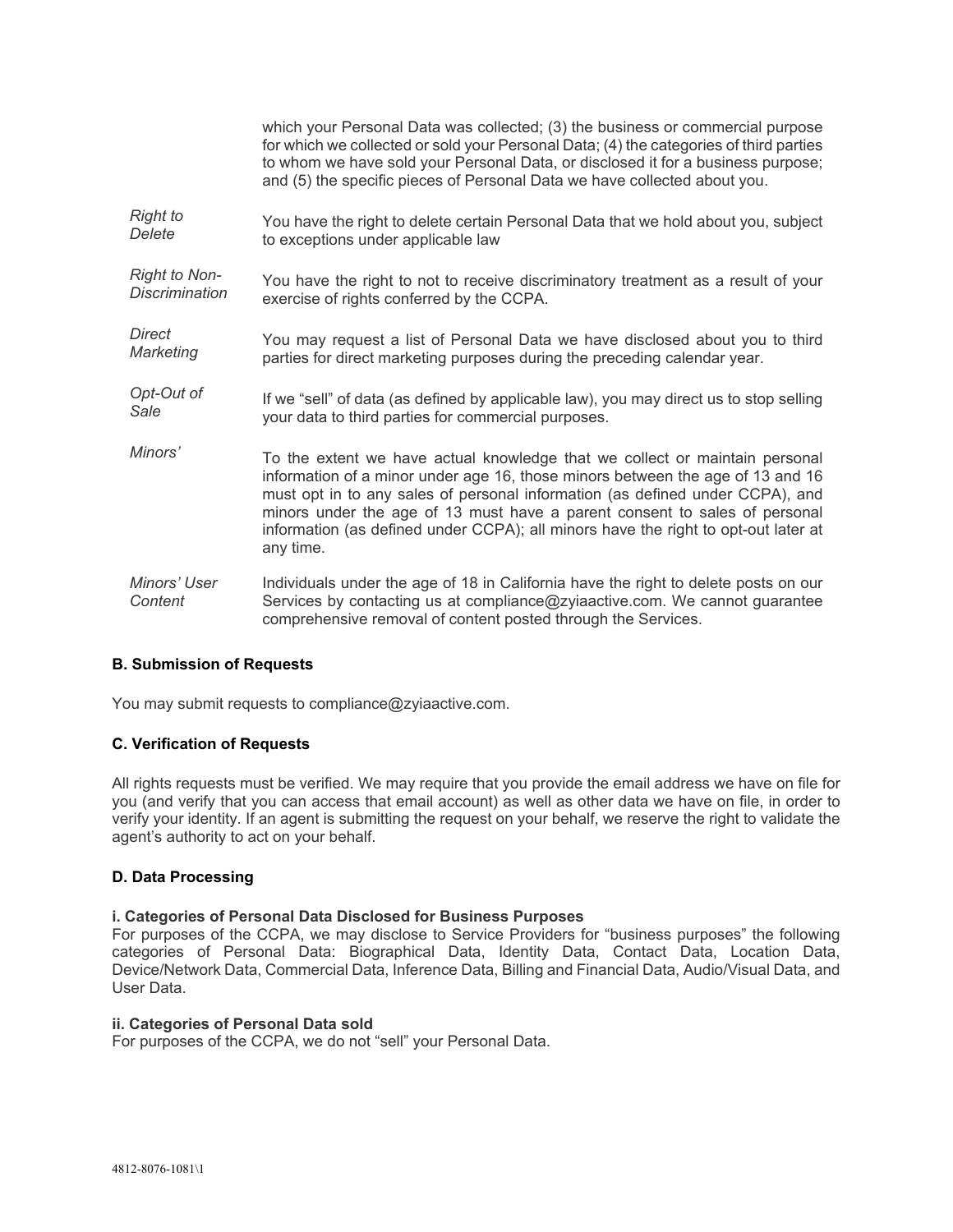If you are a California Resident, you have the right to opt out of data sales. If we have engaged in any sales of your Personal Information, you may do so by emailing compliance@zyiaactive.com or by calling us at 435-383-5263. You may be required to validate your identity to ensure your request is not fraudulent.

## **iii. Right to Know**

| <b>Category of</b><br><b>Context</b><br>Data |                                                                                                                                                                                                                                                                                                                                                                                                                     | <b>Category</b> of<br><b>Sources</b>                                                                                                                                                                                                                             | <b>Business</b><br><b>Purposes</b>                                                                                                                                                                                                                                       | <b>Commercial</b><br><b>Purposes</b>                                                                    | <b>Category of</b><br><b>Recipients</b>                                                                                                                                             |
|----------------------------------------------|---------------------------------------------------------------------------------------------------------------------------------------------------------------------------------------------------------------------------------------------------------------------------------------------------------------------------------------------------------------------------------------------------------------------|------------------------------------------------------------------------------------------------------------------------------------------------------------------------------------------------------------------------------------------------------------------|--------------------------------------------------------------------------------------------------------------------------------------------------------------------------------------------------------------------------------------------------------------------------|---------------------------------------------------------------------------------------------------------|-------------------------------------------------------------------------------------------------------------------------------------------------------------------------------------|
| Contact<br>Data                              | When you<br>$\bullet$<br>make a<br>purchase or<br>other<br>transaction<br>When you<br>$\bullet$<br>access or use<br>our Digital<br><b>Services</b><br>Cookies and<br>$\bullet$<br>other tracking<br>technologies<br>When you<br>$\bullet$<br>enter a<br>contest or<br>other<br>promotion<br>When you<br>$\bullet$<br>contact us or<br>submit<br>information to<br><b>US</b><br>Feedback<br>$\bullet$<br>and surveys | From you;<br>Independent<br>Representativ<br>es; individuals<br>who provide<br>to us your<br>Contact Data;<br>social media<br>companies,<br>data<br>aggregators,<br>or other<br>companies<br>providing<br>services to<br>us; third party<br>service<br>providers | Service<br>Provision<br>and<br>Contractual<br>Obligations;<br>Internal<br>Processing<br>and Service<br>Improvemen<br>t; Security<br>and Incident<br>Detection;<br>Compliance,<br>health,<br>safety,<br>public<br>interest;<br>Aggregated<br>data;<br>Personalizati<br>on | Personalizatio<br>n & Consumer<br>Profiles:<br>Marketing<br>Communicatio<br>ns; Targeted<br>advertising | Other Zyia<br>entities;<br>Third party<br>service<br>providers;<br>corporate<br>transactions;<br>legal<br>process;<br>upline<br>Independent<br>Representati<br>ve and/or<br>sponsor |
| Biographi<br>cal Data                        | When you<br>$\bullet$<br>access or use<br>our Digital<br><b>Services</b><br>When you<br>$\bullet$<br>enter a<br>contest or<br>other<br>promotion<br>When you<br>$\bullet$<br>contact us or<br>submit<br>information to<br><b>us</b>                                                                                                                                                                                 | From you;<br>Independent<br>Representativ<br>es; individuals<br>who provide<br>to us your<br>Contact Data;<br>social media<br>companies,<br>data<br>aggregators,<br>or other<br>companies<br>providing<br>services to<br>us; third party<br>service<br>providers | Service<br>Provision<br>and<br>Contractual<br>Obligations;<br>Internal<br>Processing<br>and Service<br>Improvemen<br>t; Security<br>and Incident<br>Detection;<br>Compliance,<br>health,<br>safety,<br>public<br>interest;<br>Aggregated<br>data;                        | Personalizatio<br>n & Consumer<br>Profiles;<br>Marketing<br>Communicatio<br>ns; Targeted<br>advertising | Other Zyia<br>entities;<br>Third party<br>service<br>providers;<br>corporate<br>transactions;<br>legal<br>process;<br>upline<br>Independent<br>Representati<br>ve and/or<br>sponsor |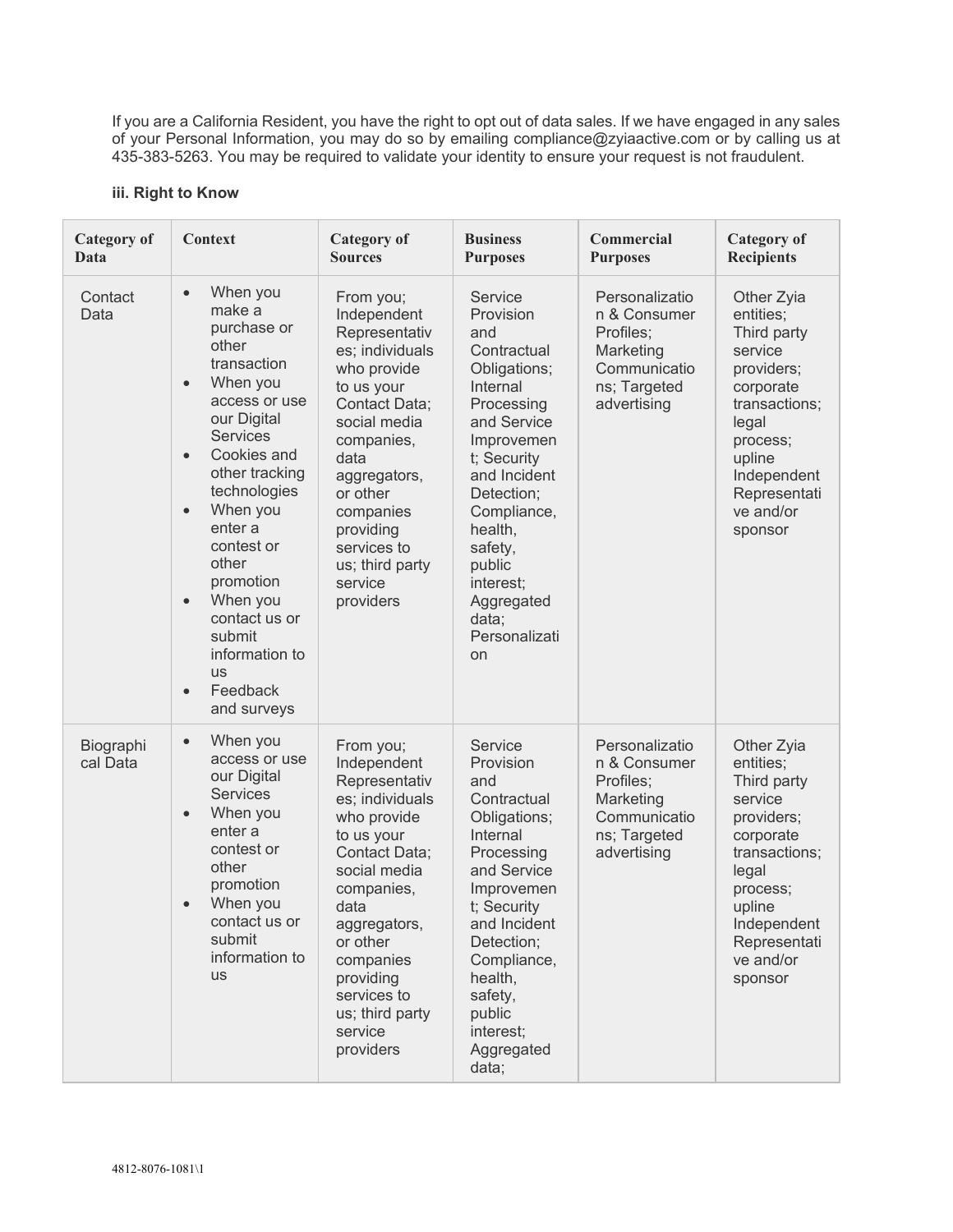|                                   |                                                                                                                                                                                                                                                                                                                                                                                                                     |                                                                                                                                                                                                                                                                  | Personalizati<br>on                                                                                                                                                                                                                                                      |                                                                                                         |                                                                                                                                                                                     |
|-----------------------------------|---------------------------------------------------------------------------------------------------------------------------------------------------------------------------------------------------------------------------------------------------------------------------------------------------------------------------------------------------------------------------------------------------------------------|------------------------------------------------------------------------------------------------------------------------------------------------------------------------------------------------------------------------------------------------------------------|--------------------------------------------------------------------------------------------------------------------------------------------------------------------------------------------------------------------------------------------------------------------------|---------------------------------------------------------------------------------------------------------|-------------------------------------------------------------------------------------------------------------------------------------------------------------------------------------|
| Identity<br>Data                  | When you<br>$\bullet$<br>make a<br>purchase or<br>other<br>transaction<br>When you<br>$\bullet$<br>access or use<br>our Digital<br><b>Services</b><br>Cookies and<br>$\bullet$<br>other tracking<br>technologies<br>When you<br>$\bullet$<br>enter a<br>contest or<br>other<br>promotion<br>When you<br>$\bullet$<br>contact us or<br>submit<br>information to<br><b>US</b><br>Feedback<br>$\bullet$<br>and surveys | From you;<br>Independent<br>Representativ<br>es; individuals<br>who provide<br>to us your<br>Contact Data;<br>social media<br>companies,<br>data<br>aggregators,<br>or other<br>companies<br>providing<br>services to<br>us; third party<br>service<br>providers | Service<br>Provision<br>and<br>Contractual<br>Obligations;<br>Internal<br>Processing<br>and Service<br>Improvemen<br>t; Security<br>and Incident<br>Detection;<br>Compliance,<br>health,<br>safety,<br>public<br>interest;<br>Aggregated<br>data:<br>Personalizati<br>on | Personalizatio<br>n & Consumer<br>Profiles;<br>Marketing<br>Communicatio<br>ns; Targeted<br>advertising | Other Zyia<br>entities;<br>Third party<br>service<br>providers;<br>corporate<br>transactions;<br>legal<br>process;<br>upline<br>Independent<br>Representati<br>ve and/or<br>sponsor |
| Location<br>Data                  | When you<br>$\bullet$<br>access or use<br>our Digital<br><b>Services</b>                                                                                                                                                                                                                                                                                                                                            | From you;<br>Independent<br>Representativ<br>es; individuals<br>who provide<br>to us your<br>Contact Data;<br>social media<br>companies,<br>data<br>aggregators,<br>or other<br>companies<br>providing<br>services to<br>us; third party<br>service<br>providers | Service<br>Provision<br>and<br>Contractual<br>Obligations;<br>Internal<br>Processing<br>and Service<br>Improvemen<br>t; Security<br>and Incident<br>Detection;<br>Compliance,<br>health,<br>safety,<br>public<br>interest;<br>Aggregated<br>data;<br>Personalizati<br>on | Personalizatio<br>n & Consumer<br>Profiles;<br>Marketing<br>Communicatio<br>ns; Targeted<br>advertising | Other Zyia<br>entities;<br>Third party<br>service<br>providers;<br>corporate<br>transactions;<br>legal<br>process;<br>upline<br>Independent<br>Representati<br>ve and/or<br>sponsor |
| Device/<br><b>Network</b><br>Data | When<br>you make<br>a<br>purchase<br>or other                                                                                                                                                                                                                                                                                                                                                                       | From you;<br>Independent<br>Representativ<br>es; individuals                                                                                                                                                                                                     | Service<br>Provision<br>and<br>Contractual                                                                                                                                                                                                                               | Personalizatio<br>n & Consumer<br>Profiles;<br>Marketing                                                |                                                                                                                                                                                     |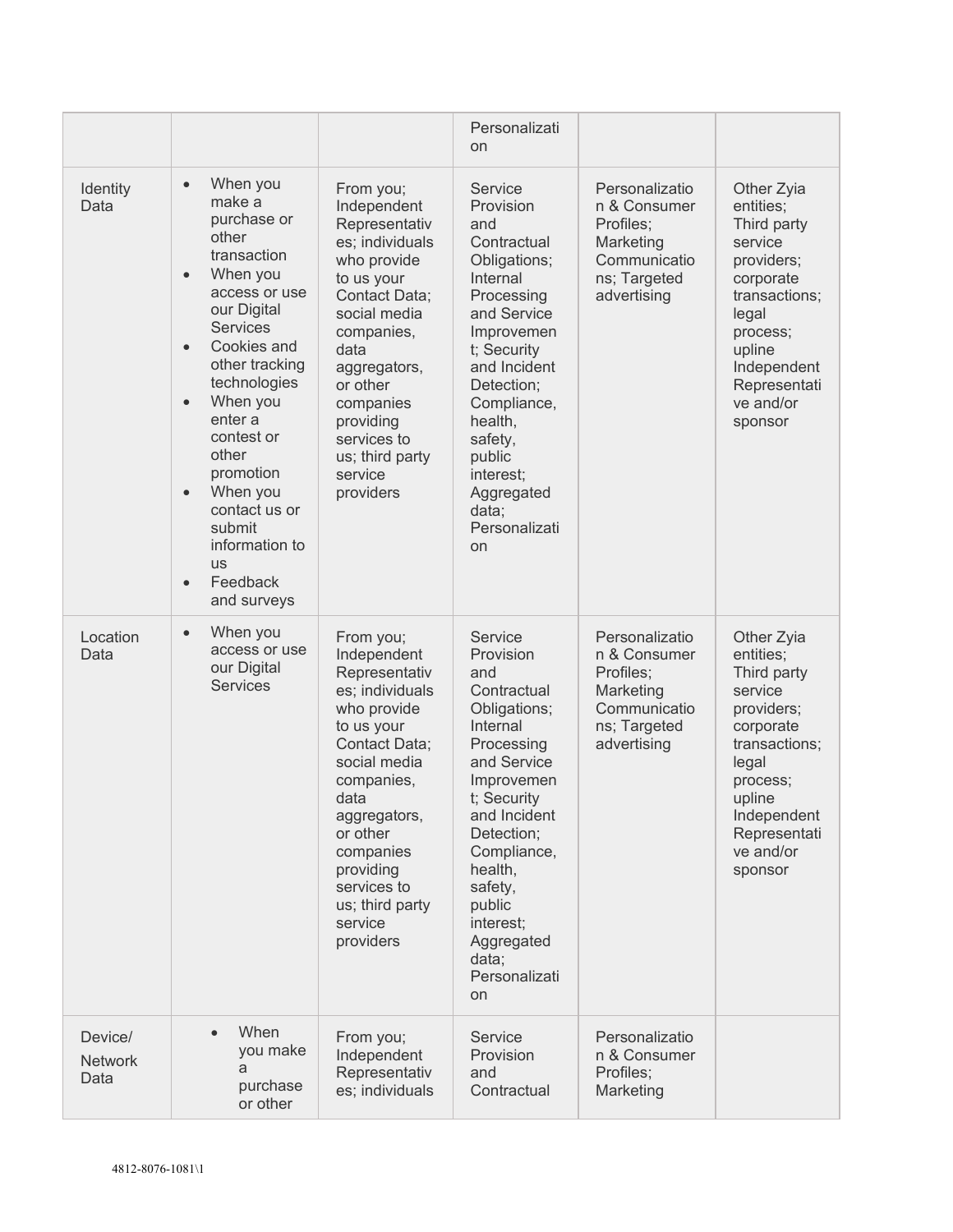|                     | transactio<br>n<br>When<br>$\bullet$<br>you<br>access or<br>use our<br><b>Digital</b><br><b>Services</b><br>Cookies<br>$\bullet$<br>and other<br>tracking<br>technolog<br>ies                                                                            | who provide<br>to us your<br>Contact Data;<br>social media<br>companies,<br>data<br>aggregators,<br>or other<br>companies<br>providing<br>services to<br>us; third party<br>service<br>providers                                                                 | Obligations;<br>Internal<br>Processing<br>and Service<br>Improvemen<br>t; Security<br>and Incident<br>Detection;<br>Compliance,<br>health,<br>safety,<br>public<br>interest;<br>Aggregated<br>data;<br>Personalizati<br>on                                               | Communicatio<br>ns; Targeted<br>advertising                                                             |                                                                                                                                                                                     |
|---------------------|----------------------------------------------------------------------------------------------------------------------------------------------------------------------------------------------------------------------------------------------------------|------------------------------------------------------------------------------------------------------------------------------------------------------------------------------------------------------------------------------------------------------------------|--------------------------------------------------------------------------------------------------------------------------------------------------------------------------------------------------------------------------------------------------------------------------|---------------------------------------------------------------------------------------------------------|-------------------------------------------------------------------------------------------------------------------------------------------------------------------------------------|
| Commerci<br>al Data | When you<br>$\bullet$<br>make a<br>purchase or<br>other<br>transaction                                                                                                                                                                                   | From you;<br>Independent<br>Representativ<br>es; individuals<br>who provide<br>to us your<br>Contact Data;<br>social media<br>companies,<br>data<br>aggregators,<br>or other<br>companies<br>providing<br>services to<br>us; third party<br>service<br>providers | Service<br>Provision<br>and<br>Contractual<br>Obligations;<br>Internal<br>Processing<br>and Service<br>Improvemen<br>t; Security<br>and Incident<br>Detection;<br>Compliance,<br>health,<br>safety,<br>public<br>interest;<br>Aggregated<br>data;<br>Personalizati<br>on | Personalizatio<br>n & Consumer<br>Profiles;<br>Marketing<br>Communicatio<br>ns; Targeted<br>advertising | Other Zyia<br>entities;<br>Third party<br>service<br>providers;<br>corporate<br>transactions;<br>legal<br>process;<br>upline<br>Independent<br>Representati<br>ve and/or<br>sponsor |
| Inference<br>Data   | When you<br>$\bullet$<br>make a<br>purchase or<br>other<br>transaction<br>When you<br>$\bullet$<br>access or use<br>our Digital<br><b>Services</b><br>Cookies and<br>$\bullet$<br>other tracking<br>technologies<br>Feedback<br>$\bullet$<br>and surveys | From you;<br>Independent<br>Representativ<br>es; individuals<br>who provide<br>to us your<br>Contact Data;<br>social media<br>companies,<br>data<br>aggregators,<br>or other<br>companies<br>providing                                                           | Service<br>Provision<br>and<br>Contractual<br>Obligations;<br>Internal<br>Processing<br>and Service<br>Improvemen<br>t; Security<br>and Incident<br>Detection;<br>Compliance,<br>health,                                                                                 | Personalizatio<br>n & Consumer<br>Profiles;<br>Marketing<br>Communicatio<br>ns; Targeted<br>advertising | Other Zyia<br>entities;<br>Third party<br>service<br>providers;<br>corporate<br>transactions;<br>legal<br>process;<br>upline<br>Independent<br>Representati<br>ve and/or<br>sponsor |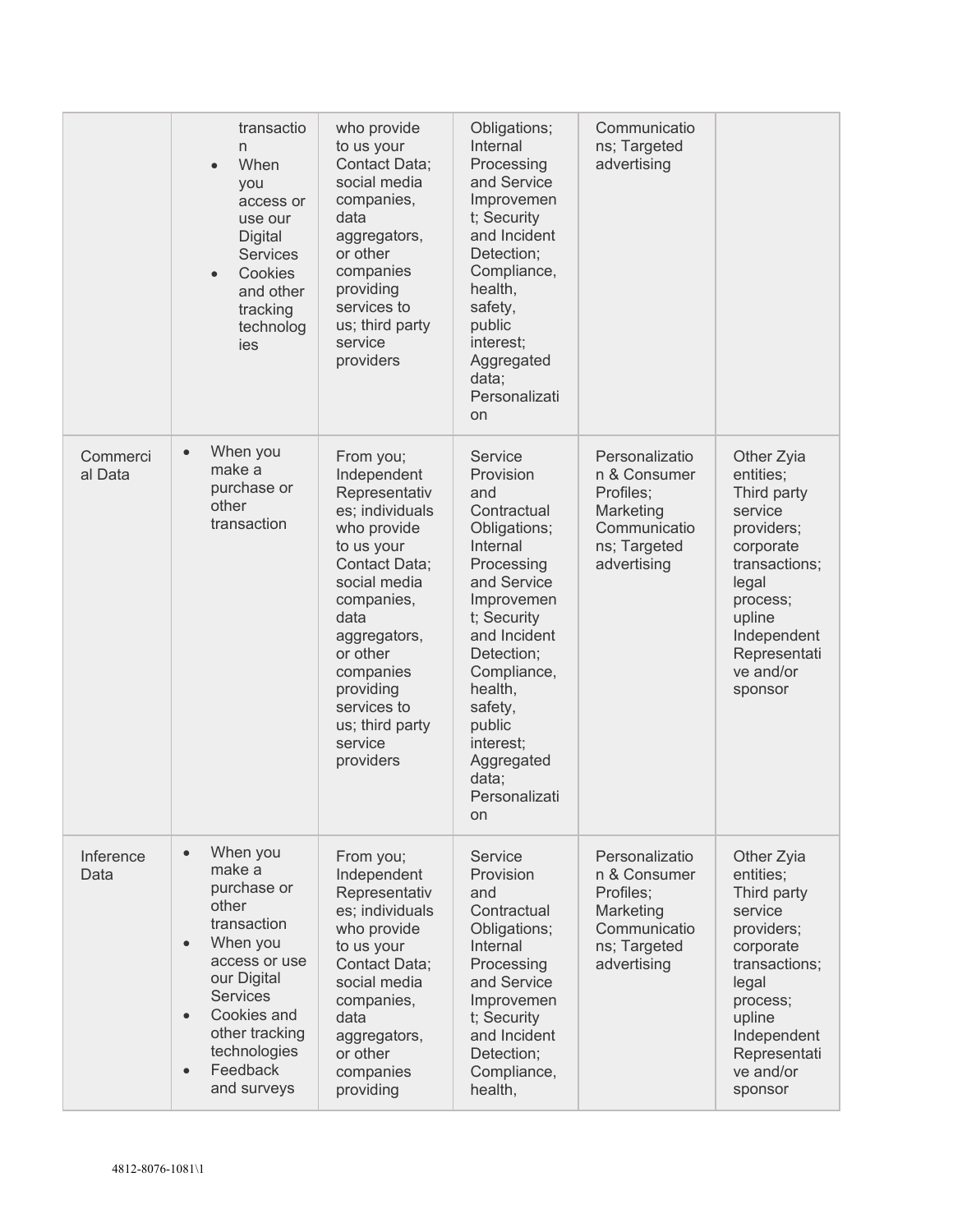|                                         |                                                                                 | services to<br>us; third party<br>service<br>providers                                                                                                                                                                                                           | safety,<br>public<br>interest;<br>Aggregated<br>data;<br>Personalizati<br>on                                                                                                                                                                                             |                                                                                                         |                                                                                                                                                                                     |
|-----------------------------------------|---------------------------------------------------------------------------------|------------------------------------------------------------------------------------------------------------------------------------------------------------------------------------------------------------------------------------------------------------------|--------------------------------------------------------------------------------------------------------------------------------------------------------------------------------------------------------------------------------------------------------------------------|---------------------------------------------------------------------------------------------------------|-------------------------------------------------------------------------------------------------------------------------------------------------------------------------------------|
| <b>Billing and</b><br>Financial<br>Data | When you<br>$\bullet$<br>make a<br>purchase or<br>other<br>transaction          | From you;<br>Independent<br>Representativ<br>es; individuals<br>who provide<br>to us your<br>Contact Data;<br>social media<br>companies,<br>data<br>aggregators,<br>or other<br>companies<br>providing<br>services to<br>us; third party<br>service<br>providers | Service<br>Provision<br>and<br>Contractual<br>Obligations;<br>Internal<br>Processing<br>and Service<br>Improvemen<br>t; Security<br>and Incident<br>Detection;<br>Compliance,<br>health,<br>safety,<br>public<br>interest;<br>Aggregated<br>data;<br>Personalizati<br>on | Personalizatio<br>n & Consumer<br>Profiles;<br>Marketing<br>Communicatio<br>ns; Targeted<br>advertising | Other Zyia<br>entities;<br>Third party<br>service<br>providers;<br>corporate<br>transactions;<br>legal<br>process;<br>upline<br>Independent<br>Representati<br>ve and/or<br>sponsor |
| Audio/Vis<br>ual Data                   | When you<br>$\bullet$<br>contact us or<br>submit<br>information to<br><b>US</b> | From you;<br>Independent<br>Representativ<br>es; individuals<br>who provide<br>to us your<br>Contact Data;<br>social media<br>companies,<br>data<br>aggregators,<br>or other<br>companies<br>providing<br>services to<br>us; third party<br>service<br>providers | Service<br>Provision<br>and<br>Contractual<br>Obligations;<br>Internal<br>Processing<br>and Service<br>Improvemen<br>t; Security<br>and Incident<br>Detection;<br>Compliance,<br>health,<br>safety,<br>public<br>interest;<br>Aggregated<br>data;<br>Personalizati<br>on | Personalizatio<br>n & Consumer<br>Profiles;<br>Marketing<br>Communicatio<br>ns; Targeted<br>advertising | Other Zyia<br>entities;<br>Third party<br>service<br>providers;<br>corporate<br>transactions;<br>legal<br>process;<br>upline<br>Independent<br>Representati<br>ve and/or<br>sponsor |
| User Data                               | When you<br>access or use                                                       | From you;<br>Independent                                                                                                                                                                                                                                         | Service<br>Provision                                                                                                                                                                                                                                                     | Personalizatio<br>n & Consumer                                                                          | Other Zyia<br>entities;                                                                                                                                                             |